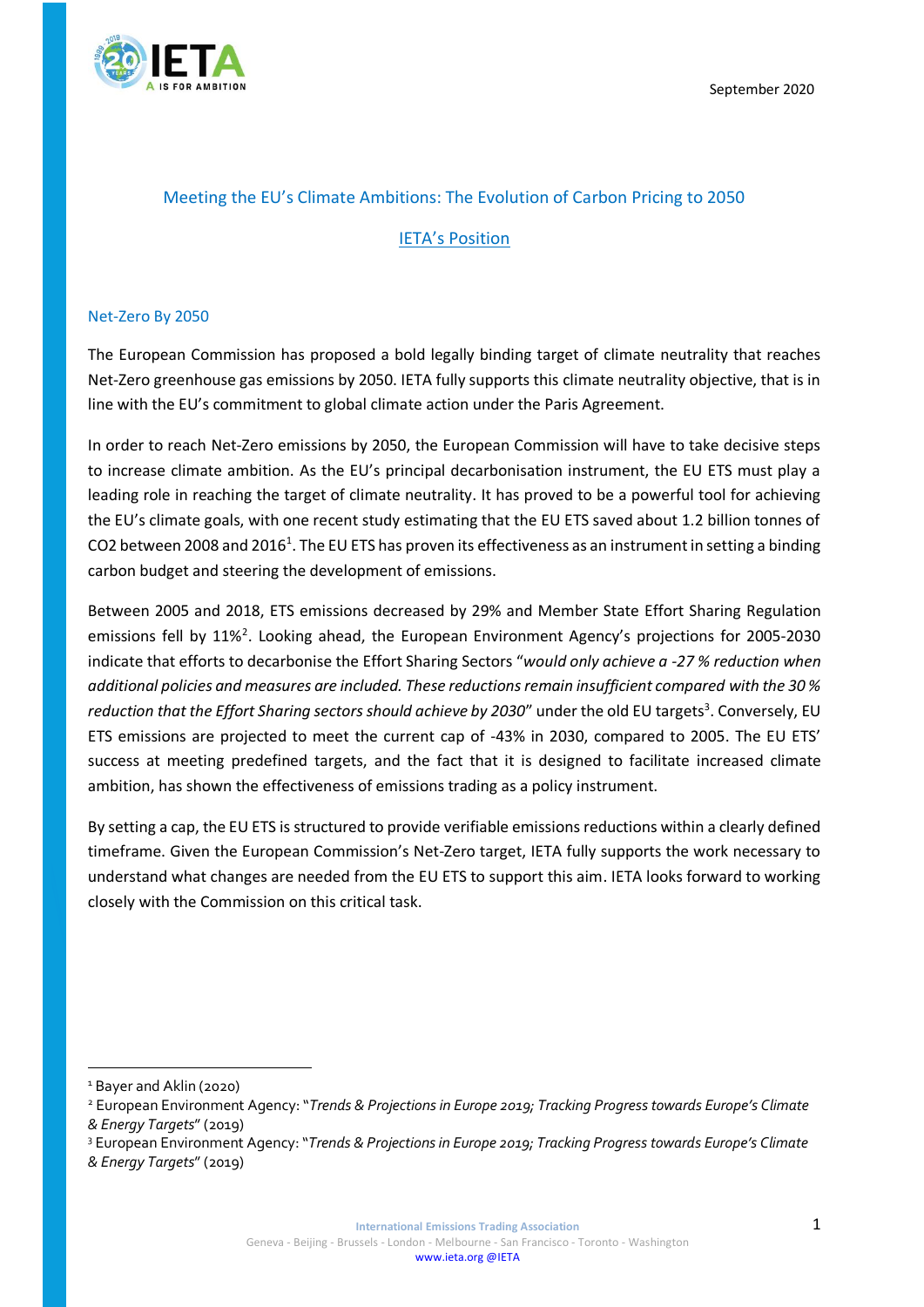

### The Importance of a Strong Cap

Following the adoption of the 2050 climate neutrality target, a cost-efficient emissions reduction pathway from today toward 2050 should be established, including intermediate targets for 2030 and 2040 and consequent cap for the ETS sector. IETA strongly believes that a revised target for 2030 of at least -50% emissions reductions based on 1990 levels is required, and that a similarly ambitious 2040 target will be required. The ETS cap needs to be adjusted in accordance with the 2050 climate neutrality target as soon as possible in order to give predictability to the ETS, provide a necessary signal for low-carbon investments and GHG mitigation generally, and minimise cumulative emissions in the atmosphere. Under a strong cap, protection against the risk of the carbon leakage is also important; in the review of the EU ETS already underway, care should be taken that no addition pressures are applied to sectors at risk of carbon leakage (such as advancing the risk of a CSCF).

The LRF will also have to be adjusted in order to meet a steeper decarbonisation trajectory, taking into account that the longer the LRF is left unmodified, the more rapid the decarbonisation required. The question of the exact LRF percentage increase is critical, as even small changes have the capacity to result in very different emissions reductions pathways. There is no single route to climate neutrality; IETA would welcome analysis from the European Commission under the 2030 Climate Target Plan to forecast different LRF scenarios to ensure discussion over which scenario is the most cost-effective while representing a fair balance toward reaching the 2050 target.

#### Market Expansion

IETA strongly believes in the economic benefits of placing new sectors under a cap. Currently, the EU ETS covers about 40% of the EU GHG emissions, but this share is expected to decrease to 35% by 2030. An extension in the longer term of the ETS to new sectors would increase the economic efficiency of emissions reductions and would help the EU to achieve its climate objectives. Moving further emissions under a cap would provide a clear roadmap for future decarbonisation. Over the next 30 years, there may well be opportunities to include new sectors within the EU ETS. Where the marginal cost of abatement is substantially different in comparison to sectors currently covered by the EU ETS (such as Road Transport and Buildings), a short- to medium-term solution is to create separate stand-alone ETS systems for these sectors. Any stand-alone sectoral ETS must be transparently designed to ensure that there is a clear cap and sufficient liquidity (an issue that IETA would be glad to make additional recommendations on), as a non-liquid market does not provide adequate price signals for decarbonisation. Any standalone sectoral ETS would be a stepping stone designed to create a strong price signal for sectors that would otherwise not receive one through EU ETS inclusion. But in the longer term, IETA believes the European Commission should aim to slowly integrate these sectors (and any sectors currently covered by stand-alone national ETS schemes) into the EU ETS. This project should identify criteria to be met in order to ensure a balanced extension of EU ETS, allowing for a meaningful carbon price and avoiding shocks to the system.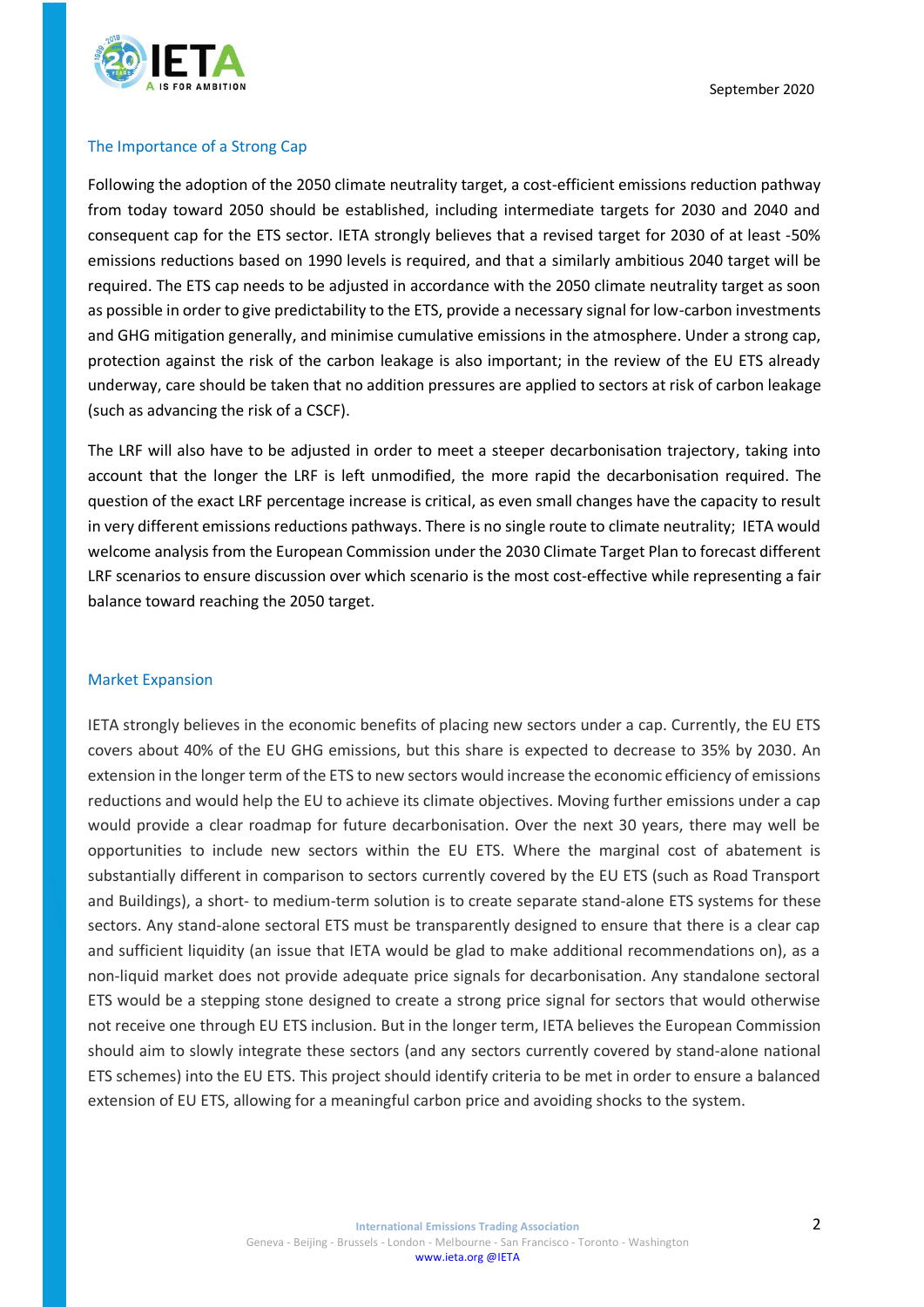

The issue of Aviation and Maritime sector inclusion are more complex, precisely because of the international nature of these industries. IETA fully supports ICAO's CORSIA programme, and believes that the EU should work toward CORSIA's compatibility with the EU ETS. IETA's view is that the EU should also encourage the IMO to find a similarly comprehensive global solution to the climate challenge. However, given that no international climate scheme for maritime currently exists, IETA supports placing the intra-EU maritime sector in the EU ETS (as long as rigorous MRV requirements are met).

The effect of expanding the EU ETS into new sectors will be to reduce the coverage of the non-traded sectors. This must be accompanied by a transparent adjustment of effort between the EU cap and ESR targets. This is the right approach; sectors included in the EU ETS are subject to a legally binding target that will ensure they meet the challenge of climate neutrality by 2050.

# Negative Emissions & The Role of Removals Credits

In order to transition to Net-Zero, the EU will have to consider how to net-out residual emissions from the energy system. Whilst there may be some cost-effective options to decarbonise the hard to abate sectors, it is risky to base policy solely on this assumption. IETA fully supports the EU's "*Clean Planet for All"* strategy which highlights the role that negative emissions will have to play in achieving climate neutrality by 2050; each of the eight possible scenarios in this document call for significant usage of carbon sinks. In order to ensure the stability of the ETS in the next thirty years, the European Commission will need to propose how verified carbon emission removals from all sectors that meet high quality standards can be introduced into the ETS.

Ensuring that carbon removals are both scalable and within a reasonable price range will require European policymakers to start work on this issue in the 2020s, and have removal mechanisms ready by the 2030s. IETA advocates a neutral approach to removal mechanisms; both technological and nature-based solutions will be required to meet the Net-Zero target.

In the short term, nature-based solutions are likely to be the most immediately available. There may be some availability domestically of land-based credits, as is evident through the establishment of pilot schemes in EU countries such as France, The Netherlands, and Spain. This is a first step to providing a strong policy signal to enact investment that will ensure credits are readily available in a sufficient timescale. IETA thus welcomes the Commission's recent announcement that it is launching work on devising an EU regulatory framework for a carbon removal certification mechanism under the Circular Economy Action Plan.

However, just EU credits are unlikely to provide sufficient liquidity for compliance in the ETS as we work toward Net-Zero GHG emissions by 2050. In the longer term, supplementing these with international credits sourced under Article 6 of the Paris Agreement can provide cost-effective solutions that also speak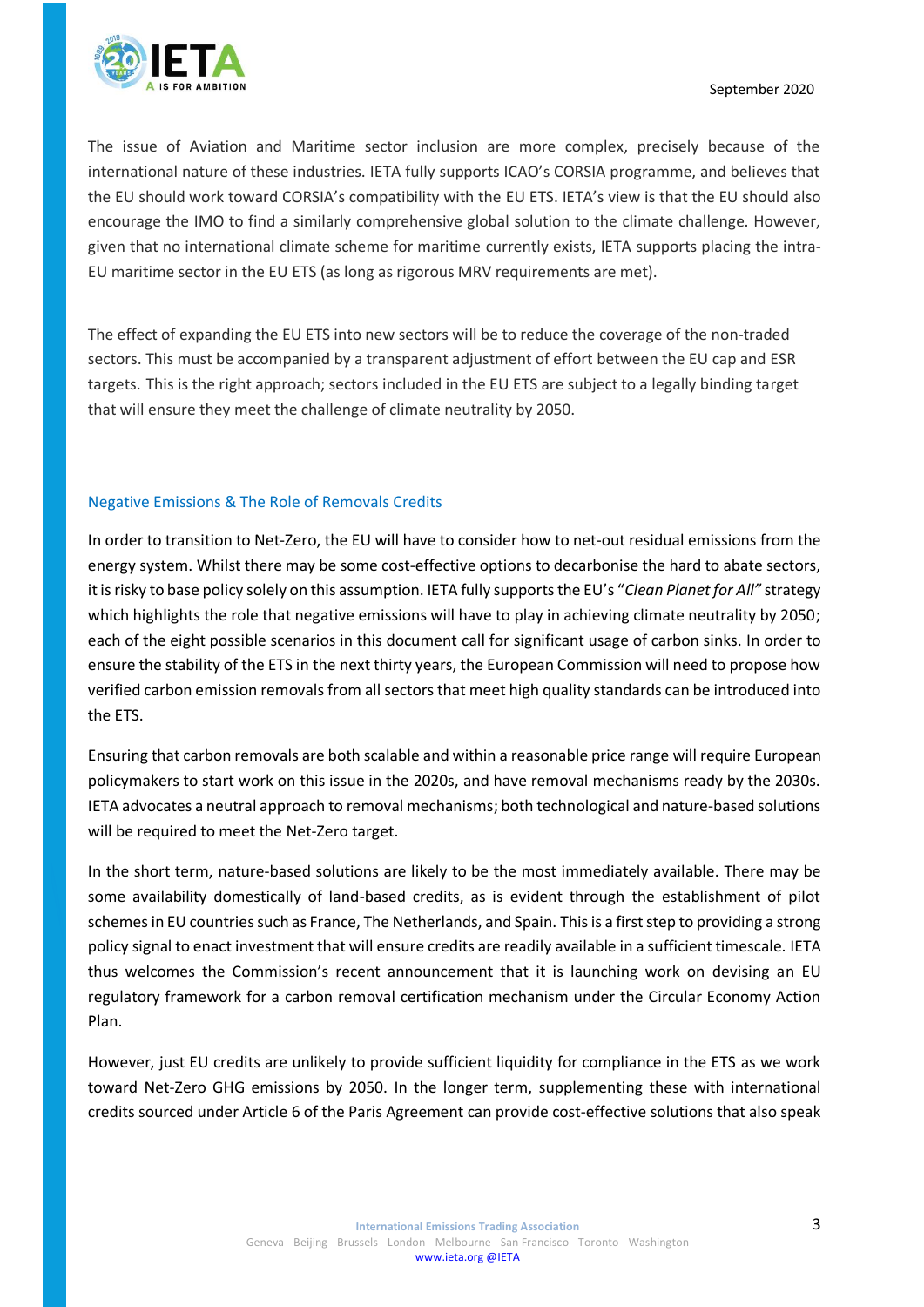

to other EU SDG deliverables. Article 6 provides opportunities for pilot programmes that would enable channels of supply through international cooperative approaches.

### International Cooperation

Climate change cannot be solved by national or regional solutions alone. The most efficient way that carbon markets can truly effect an outcome consistent with the Paris Climate Agreement, is if Governments around the world work toward a series of ETS linkages and harmonisation that eventuate in a global carbon pricing system. The result of this would be a global level playing field in carbon pricing, and largely aligned cost implications for industry across jurisdictions. This has the global potential to enable \$250 billion per year of cost reductions to Nationally Defined Contributions (NDC) by 2030, according to a recent study modelled by the University of Maryland, and has the capacity to allow for a more even playing field in relation to competitiveness concerns.<sup>4</sup>

International cooperation through trading has the potential to accelerate the achievement of Net-Zero emissions in the EU and could enable the region to become net-negative after 2050. If the NDC savings mentioned above are invested in enhanced ambition, then international trading has the capacity to facilitate additional abatement under the Paris Agreement by 50% or ~5 GtCO2/year in 2030.<sup>5</sup> Instead of acting alone, trading between sectors and countries that are subject to emissions limits/caps can enable and galvanize global community action to get farther and faster towards Net-Zero together.

Article 6 of the Paris Agreement allows for a broad range of applications through the use of carbon markets. This can be in the form of linkages between different national/regional carbon markets or through the procurement of international credits. IETA believes that linkages between different jurisdictions will be increasingly important in reaching Net-Zero.

Earlier this year, international linkage was achieved between the EU and Switzerland; an agreement that will clearly benefit both. This linkage proves that it can be done, and provides a framework for future negotiations with other countries. Learnings from this should be used to actively consider linkages between the EU ETS and other carbon markets. An active negotiation along these lines is currently taking place between the EU and UK, and the possibility of linkage between the EU ETS and a proposed UK ETS has been considered. IETA strongly believes that test cases such as this can be critical in creating a framework for discussion around the policy conditions required for a linkage, and in encouraging the internationalisation of carbon markets. The European Commission should be mindful that similar policy ambitions are needed for a link to happen, leading to an equal CO2 cost burden for industries in the two different jurisdictions.

<sup>4</sup> IETA & Carbon Pricing Leadership Coalition: "*The Economic Potential of Article 6 of the Paris Agreement and Implementation Challenges"* (2019)

<sup>5</sup> IETA & Carbon Pricing Leadership Coalition: "*The Economic Potential of Article 6 of the Paris Agreement and Implementation Challenges"* (2019)